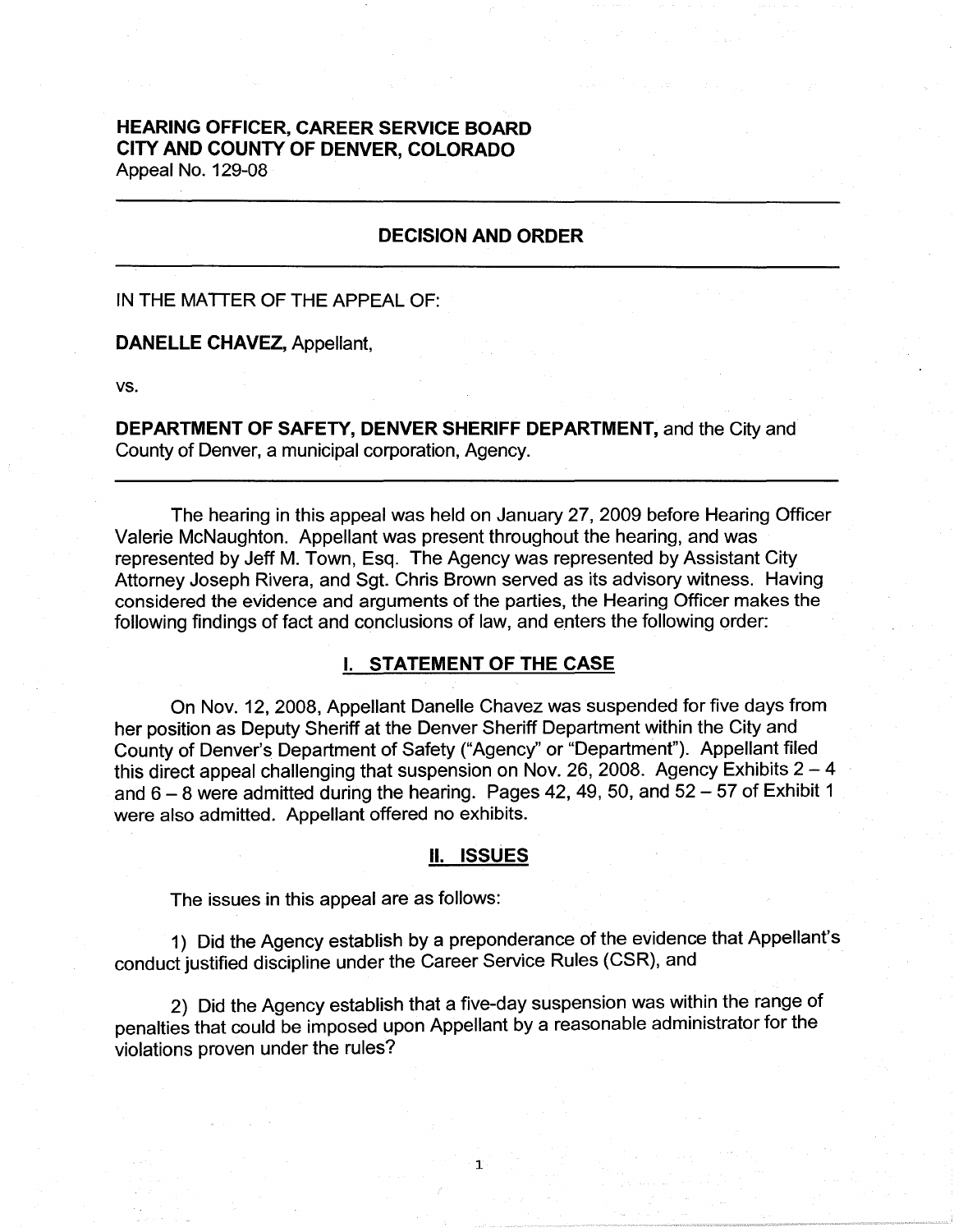## Ill. **FINDINGS OF FACT**

Appellant Danelle Chavez has been a Deputy Sheriff with the Denver Sheriff's Department for the past nine years after her graduation from the Police Academy. She is assigned to the Court Services Division, where her duties include the care, custody and transportation of prisoners in conjunction with court appearances. On Nov. 12, 2008, Appellant was suspended for five days on the basis of an off-duty incident occurring on June 6, 2007. [Exh. 4.]

The evidence is undisputed that Appellant had been drinking at "The Game" bar in Adams County while off-duty during the evening of June 6, 2007. At 1 :25 a.m., she returned to her car in the bar's parking lot, where spaces are arranged in diagonal rows forming a herringbone pattern. [Exh. 1-52.] When she reached her car, Appellant found that her egress from the rear was blocked by another vehicle. Since there was no car parked in the space immediately in front of her, she drove forward and turned to the left. Appellant struck the left front bumper of a car parked to her left, causing minor damage to both vehicles.

Colorado State Trooper Andrew Jackson arrived at the scene and observed that Appellant's face was flushed, her eyes were watery and bloodshot, and there was a moderate odor of alcohol on her breath. The witness defined a moderate odor as one perceptible from four feet away. Appellant admitted she had been drinking, and agreed to undergo roadside sobriety maneuvers. [Exh. 1-49.] Appellant's performance on the Horizontal Gaze Nystagmus test showed four out of six clues indicating inebriation. She demonstrated one out of eight clues in the Walk-and-Turn test, and performed the One-Leg Stand satisfactorily. Her head swayed slightly while doing the Modified Romberg test, but she correctly estimated 30 seconds during the second part of that test, which measures the internal clock. Under the National Highway Traffic Safety Administration (NHTSA) standards used in Colorado traffic stops where alcohol is suspected, those results indicated Appellant was impaired. [Exh. 49; testimony of Trooper Jackson.] "Chavez did not perform the maneuvers as a sober person would". [Exh. 57, DUI/Accident Narrative dated June 6, 2007.] Based on Jackson's investigation at the scene, he concluded that Appellant had caused the accident.

Trooper Jackson then administered a chemical breath test under the Colorado Express Consent Law, and thereafter transported Appellant to the Adams County Colorado State Patrol Office, where an lntoxilizer breath test showed that her blood alcohol level (BAC) was .058, slightly above the level at which Colorado law permits an inference that her ability to drive was impaired by alcohol. [Exh. 1-55; C.R.S. § 42-4- 1301 (6)(a)(II).] Appellant was then served with a summons for careless driving, and driving while ability impaired by alcohol (DWAI). [Exh. 1-42.]

When Appellant arrived at work at 8:00 a.m. later that morning, Appellant informed her supervisor in accordance with departmental policy that she had been charged with DWAI and careless driving. Appellant pied not guilty to both charges. Her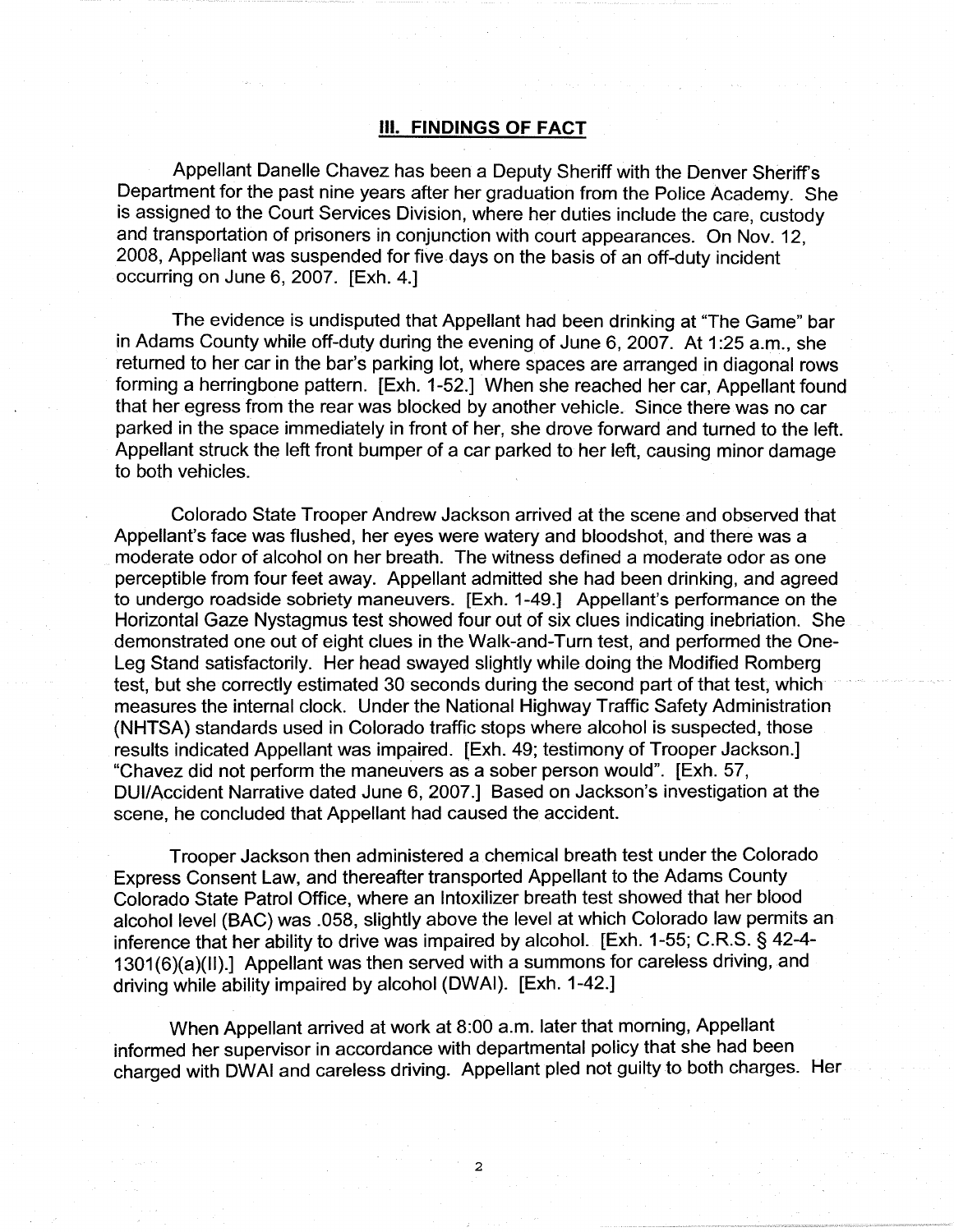Jan. 2008 trial in Adams County Court resulted in an acquittal on the DWAI charge, and a conviction for careless driving. [Testimony of Appellant]

In February 2008, the Internal Affairs Bureau (IAB) commenced an investigation into the incident. During Appellant's first interview with IAB Investigator Sgt. Chris Brown, Appellant stated that Trooper Jackson testified that she performed her roadside tests perfectly [Exh. 6-2], and that the judge found her not guilty on the DWAI charge because the District Attorney had not laid a foundation for admission of the breath test results. [Exh. 6-4.] At another point during that interview, Appellant stated, "they pretty much kind of said there was no probable cause to introduce the actual reading of the Breathalyzer." [Exh. 6-5.] During her second IAB interview in May, Appellant said she identified herself as a Deputy Sheriff after one of the troopers searched her glove compartment, where Appellant kept a pair of handcuffs. [Exh. 7-2.]

Appellant was first served with a pre-disciplinary letter in June 2008. [Exh. 2.] A second letter was sent on Aug. 4, 2008, changing only the date of the pre-disciplinary meeting. [Exh. 3.] The letter of discipline imposing a five-day suspension omitted reference to numerous departmental and CSA Rules alleged in the pre-disciplinary letters. [Exh. 4.]

Deputy Manager of Safety Mary Malatesta, who made the disciplinary decision, testified that she found Appellant's conduct in driving while under the influence of alcohol both negligent and prejudicial to the efficiency, good name and reputation of the city. She determined that the actions would cause the public to lose confidence in the Agency, and that they legitimately led the Agency to question Appellant's good judgment, an essential part of her job as a Deputy Sheriff. After a review of the entire record, including Appellant's employment record and tapes of her interviews, Ms. Malatesta imposed a five-day suspension based on findings that Appellant violated three Career Service Rules: CSR§ 16-60 L (violation of regulations), P (criminal charges), and Z (conduct prejudicial to the department). [Exh. 4-4.] This timely appeal followed.

### **IV. ANALYSIS**

The Agency bears the burden to prove that the imposition of discipline was appropriate under the Career Service Rules, and that the level imposed was within the range that could be issued by a reasonable administrator. The City Charter requires that appeals from employment actions must be decided based on a de novo determination of the facts. D.R.M.C. § 18-3.

1. 16-60 L: Failure to observe departmental regulations

Denver Sheriff's Department Regulation 300.11 prohibits deputy sheriffs from becoming "involved in activities involving violations of the law." [Exh. 4-1.] In her testimony, Deputy Manager Malatesta found Appellant violated this rule based on her actions in causing an accident while driving under the influence of alcohol. The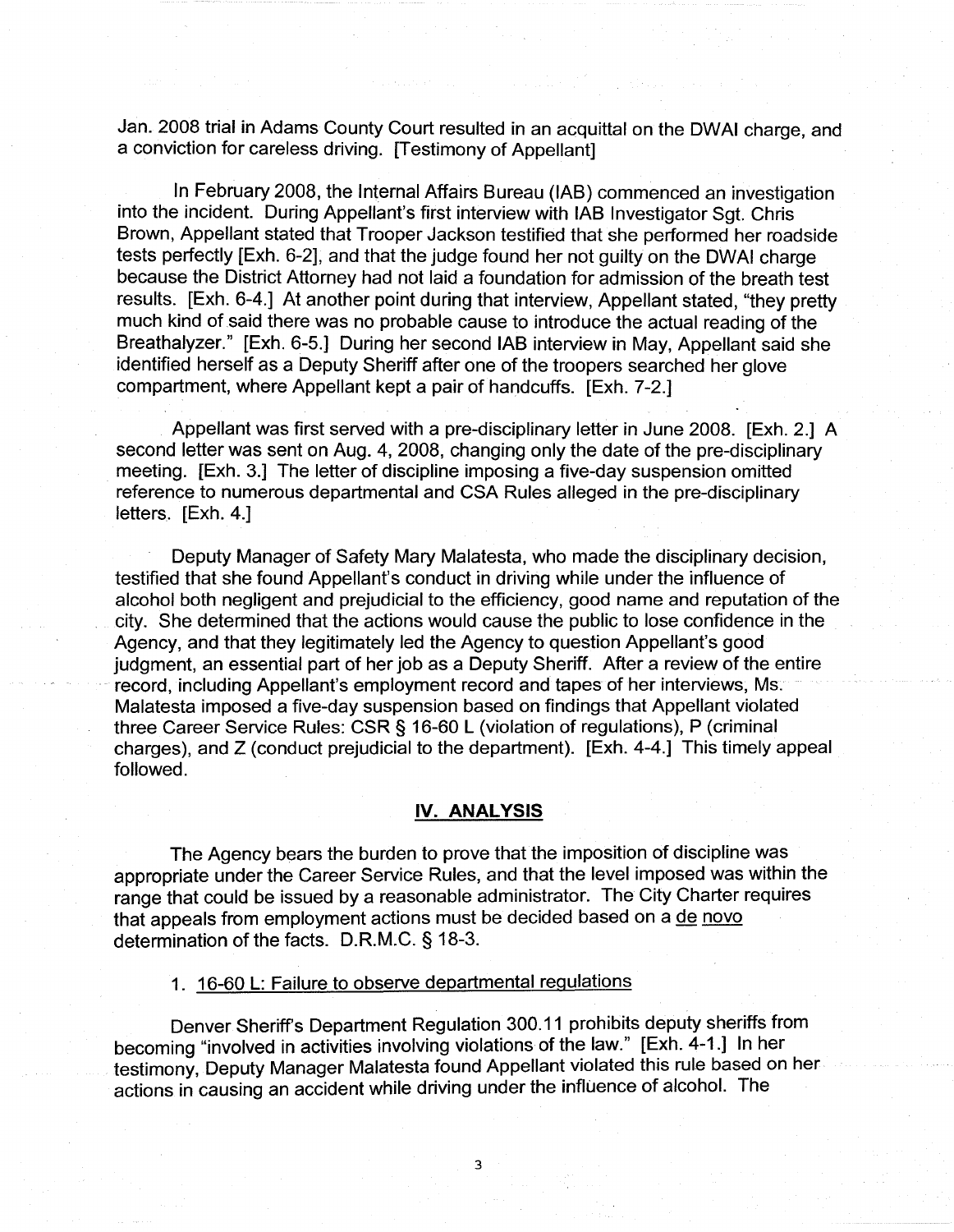Department's concern about this type of behavior is based on Appellant's job duties as a Deputy Sheriff to uphold the law and to transport prisoners to and from court in city vehicles. Ms. Malatesta noted that two different law enforcement agencies concluded that Appellant was impaired. After looking at the conduct supporting the DWAI charge, Ms. Malatesta found the evidence "overwhelmingly clear" that Appellant drove while her ability to operate the vehicle was impaired by alcohol. Ms. Malatesta acknowledged that Appellant was found not guilty of the criminal charge of DWAI, but stated that disciplinary proceedings need only be supported by evidence that proves the violation by a preponderance of the evidence. In contrast, a criminal conviction requires evidence that establishes guilt beyond a reasonable doubt.

Appellant conceded during her pre-disciplinary meeting and during this hearing that she consumed two alcoholic beverages before taking the wheel on June 6, 2007. Her BAC a few hours' later was .058, over the legal limit for which a presumption of driving while impaired can be drawn. [Exh. 1-55, 57.] Appellant decided to pull forward through a diagonal parking spot, and miscalculated her turn, causing minor damage to a parked car and her own front bumper. The Agency's determination that Appellant was at fault in the accident, and that alcohol impaired her judgment, was reasonable given the fact that the other car was parked properly in its own space, and Appellant made the decision to drive forward. The uncontested facts proven at hearing support a finding that Appellant took actions that were in violation of two laws: careless driving and DWAI.

The Department's role in enforcement of the law, and its explicit policy prohibiting activities that violate the law, support its conclusion that Appellant violated departmental policy 300.11, and CSR § 16-60 L.

### 2. · 16-60 P: Conviction of or being charged with a crime

Appellant was charged with careless driving and DWAI on June 6, 2007, and convicted of careless driving on Feb. 8, 2008. Shortly thereafter, the Department initiated an internal investigation to determine the nature and significance of the conduct underlying the charges. During her February and May 2008 interviews with IAB's Sgt. Chris Brown, Appellant admitted she had two drinks before getting in her car on the night in question, and then caused "a fender bender" to a parked car. [Exh. 6-1.] She also conceded that the breath test administered after the accident showed her BAC at .058. Appellant told Sgt. Brown that her acquittal was based on the inadmissibility of the breath test results based on either lack of foundation or probable cause. [Exh. 6-4, 6-5.]

The Agency did not present evidence that it made a determination under§ 16-61 that discipline was appropriate prior to the commencement of its pre-disciplinary procedures in June 2008, either as a part of the IAB investigation or in any other\_ manner. Appellant raised no objection or defense in this appeal based on the failure of the appointing authority to comply with § CSR 16-61. The issues here are whether the Department failed to conduct the initial check required by § 16-61, and, if it did not,

4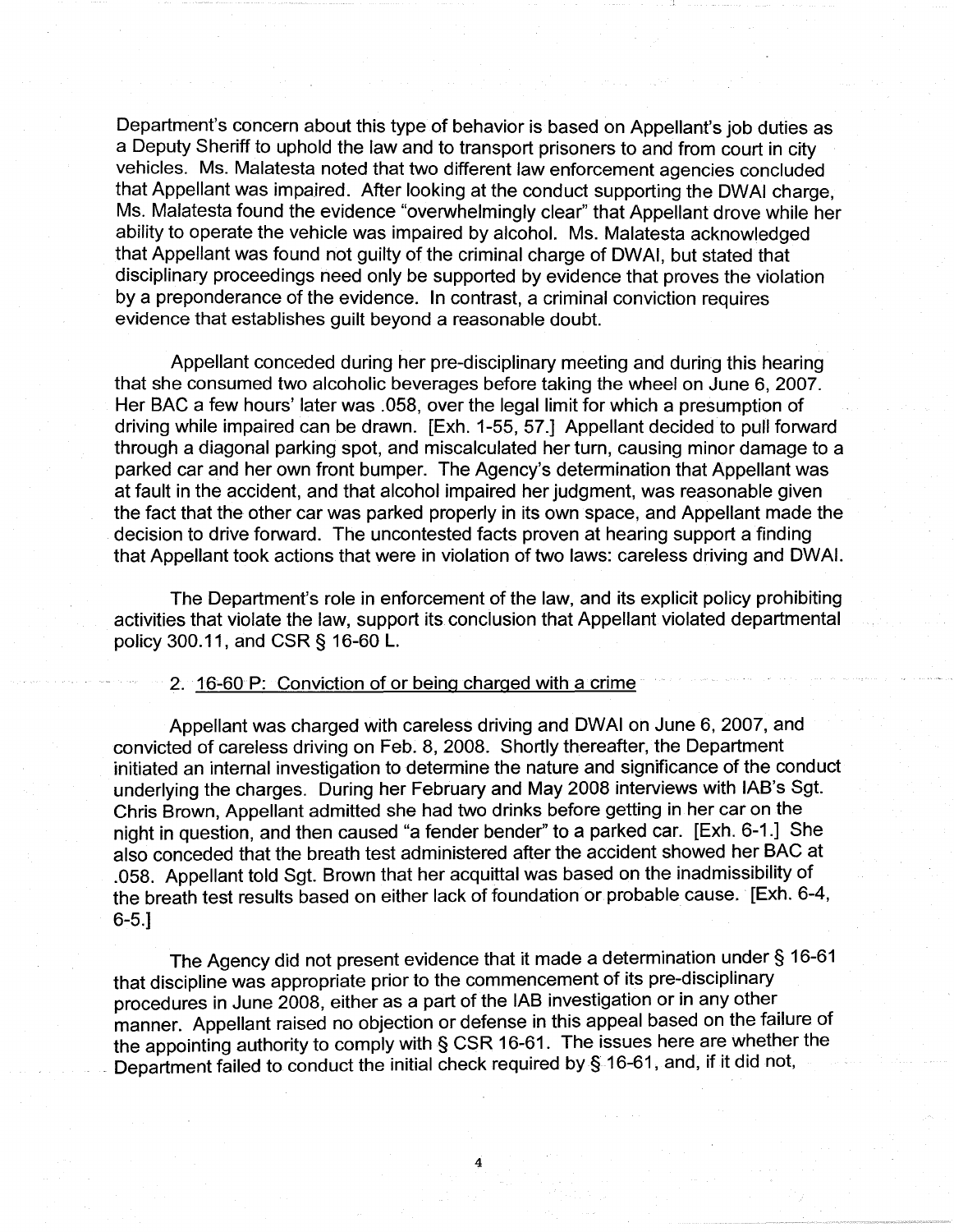whether the Department nonetheless established a violation of § 16-60 P in the absence of compliance with § 16-61.

## A. Did Department conduct§ 16-61 analysis?

The City and County of Denver has provided its career service employees with a property right to continued employment. "Dismissals, suspensions or disciplinary demotions of non-probationary employees in the Career Service shall be made only for cause, including the good of the service." D.R.M.C. § 9.1.1.B. Due process requires "some kind of hearing" prior to discharge of a public employee who has a protected property interest in his employment. U.S.C.A. Const. Amends 5, 14; Cleveland Board of Education v. Loudermill, 470 U.S. 532 (1985). "Property interests are not created by the Constitution, 'they are created and their dimensions are defined by existing rules or understandings that stem from an independent source such as state law". Id. at 538, quoting Board of Regents v. Roth, 408 US 564, 577 (1972). When a public employer promulgates rules governing disciplinary procedures that are more stringent in favor of an employee, due process requires that the public employer strictly comply with those rules. Service v. Dulles, 354 U.S. 363 (1957) (holding that regulations providing for procedural safeguards prior to discharge of a Department of State employee were mandatory). See also Department of Health v. Donahue, 690 P.2d 243 (Colo. 1984) ( departments are required by due process to strictly adhere to regulation requiring predisciplinary meeting before termination of probationary employees); Subryan v. Regents of University of Colorado, 698 P.2d 1383 (Colo.App. 1984) (due process requires that regents must strictly comply with its own termination rules favoring an appointee).

Career Service Rule § 16-60 P provides that an employee may be disciplined under certain conditions for off-duty conduct that leads to a criminal charge or conviction. As a procedural safeguard, § 16-60 P mandates that the appointing authority make an initial determination that the employee engaged in the conduct, or, in the case of a conviction, consider the facts underlying the crime. The agency must also evaluate "the impact of the facts on the employee's ability to perform the position", among other factors. "If the department or agency, after considering these factors, believes that discipline is appropriate, it shall proceed with the pre-disciplinary procedures contained in this Rule 16." CSR§§ 16-60 P; 16-61. The clear language of the rules mandates that the department consider the stated factors and determine whether "discipline is appropriate" prior to proceeding with pre-disciplinary procedures.

The Department presented no evidence that it followed the guidelines of§ 16-61. The fact that a pre-disciplinary letter was sent a month after Appellant's second IAB interview does not support a finding that the Department engaged in the analysis and findings required by the rule. The only witness who testified about the Department's conclusions regarding Appellant's conduct was Deputy Manager of Safety Malatesta, who made the Nov. 2008 decision to discipline Appellant. The rules require that agencies render their initial determination under§ 16-61 prior to and separate from the disciplinary process, in keeping with its purpose to protect employees from an inappropriate extension of the disciplinary rules, while permitting discipline for off-duty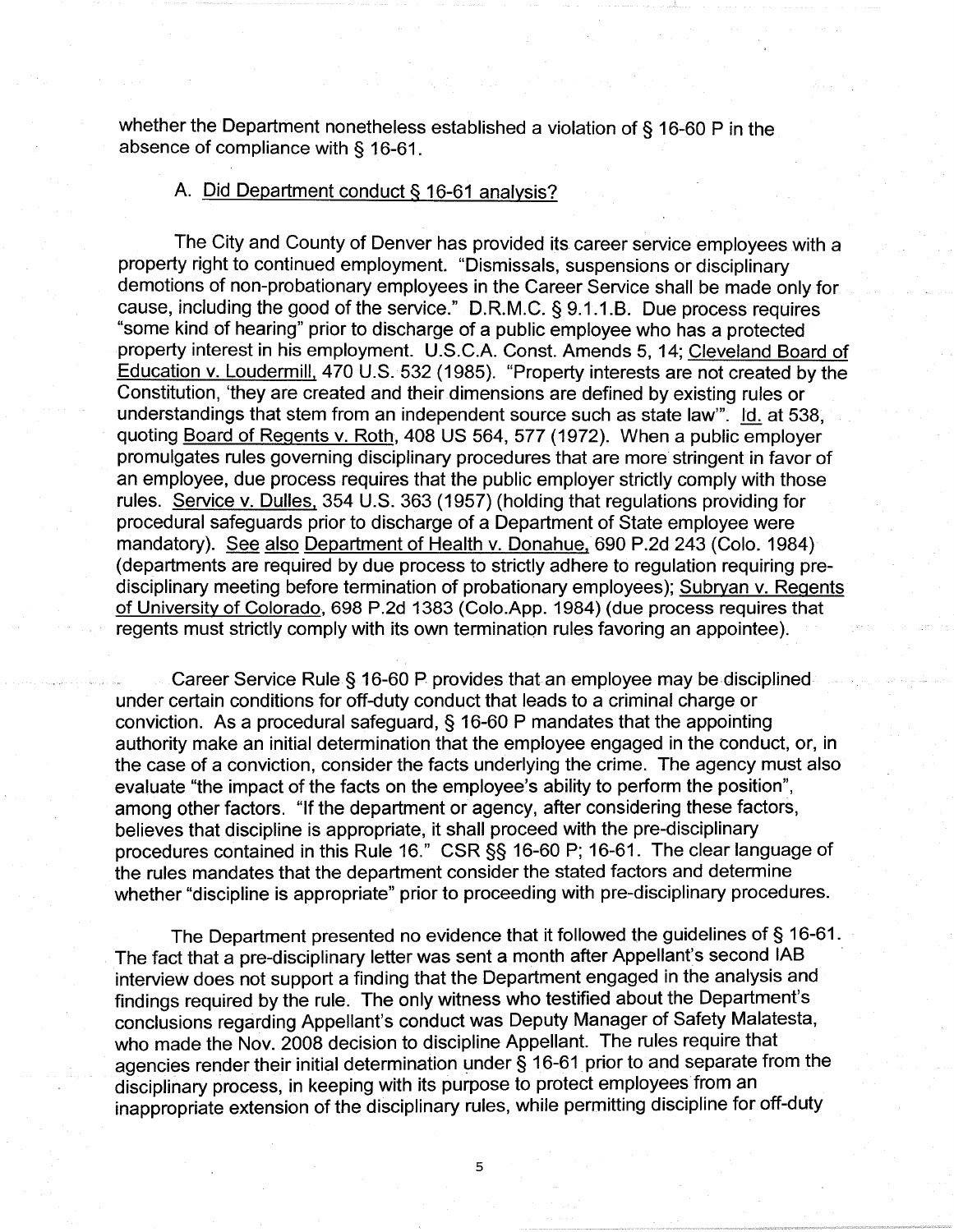conduct if it impacts an employee's ability to do his job. The pre-disciplinary letter assures the employee that "no decision regarding any action has been made or will be made until after the pre-disciplinary meeting." [Exh. 3-4.] I find that the Agency did not conduct the analysis required by § 16-61.

# B. Did non-compliance with rule deprive Appellant of due process under CSR?

By requiring an agency to make an initial determination that discipline is appropriate based on criminal charges or convictions, the Career Service Board appears to recognize that, in some circumstances, the asserted factual basis for the criminal charge may not exist, or may not be sufficiently serious or work-related to justify discipline. This is consistent with the rules' purpose "to foster and maintain a meritbased personnel system", and to ensure that "cause, including the good of the service," justify discipline. The disciplinary process itself is "governed by the principles of due process, personal accountability, reasonableness and sound business practice." CSR, Appendix 2.A; Rule 16, Purpose statement. The entirely internal process required by § 16-61 protects an employee from disciplinary proceedings where the offense is minor, unrelated to their job duties, or the conduct proving the offense cannot be established by a preponderance of the evidence.

The rule creates additional procedural due process rights above and beyond what is constitutionally required under Loudermill, infra. Since § 16-60 P permits discipline and even termination based on off-duty conduct only if the agency complies with § 16-61, the safeguard provided by the latter is intrinsic to the disciplinary rule. The Department is therefore "the proponent of the order" within the meaning of C.R.S. § 24- 4-105(7), and thus has the burden to prove the existence of a violation in accordance with the disciplinary rules, and in line with constitutional protections. Department of Institutions v. Kinchen. 886 P.2d 700 (Colo. 1984); Spedding v. Motor Vehicle Dealer Bd., 931 P.2d 480 (Colo.App. 1996). If the mandatory words used in §§ 16-60 P and 16-61 are to be given effect, an agency must be held to comply with their terms as part of its burden to prove a violation of§ 16-60 P. by a preponderance of the evidence.

Even if the harmless error standard is applicable to a procedural due process requirement of this nature, I cannot conclude that the failure to conduct the preliminary analysis did not adversely affect Appellant's substantial rights. See Motor Vehicle Dealer Bd v. Northglenn Dodge, 972 P.2d 707 (Colo.App. 1998). Appellant, a six-year employee with no disciplinary record, was convicted of careless driving, a traffic misdemeanor, and acquitted of DWAI. The facts could have justified an initial conclusion that her conduct would have minimal impact on her ability to do her job, in which event the disciplinary process would have been avoided altogether by compliance with § 16-61.

Since the Department did not comply with§ 16-61 "prior to imposing discipline", as required by § 16-60 P., the evidence fails to establish a violation of the rule. See In re Davis, CSA 46-06, 8 {6/8/07).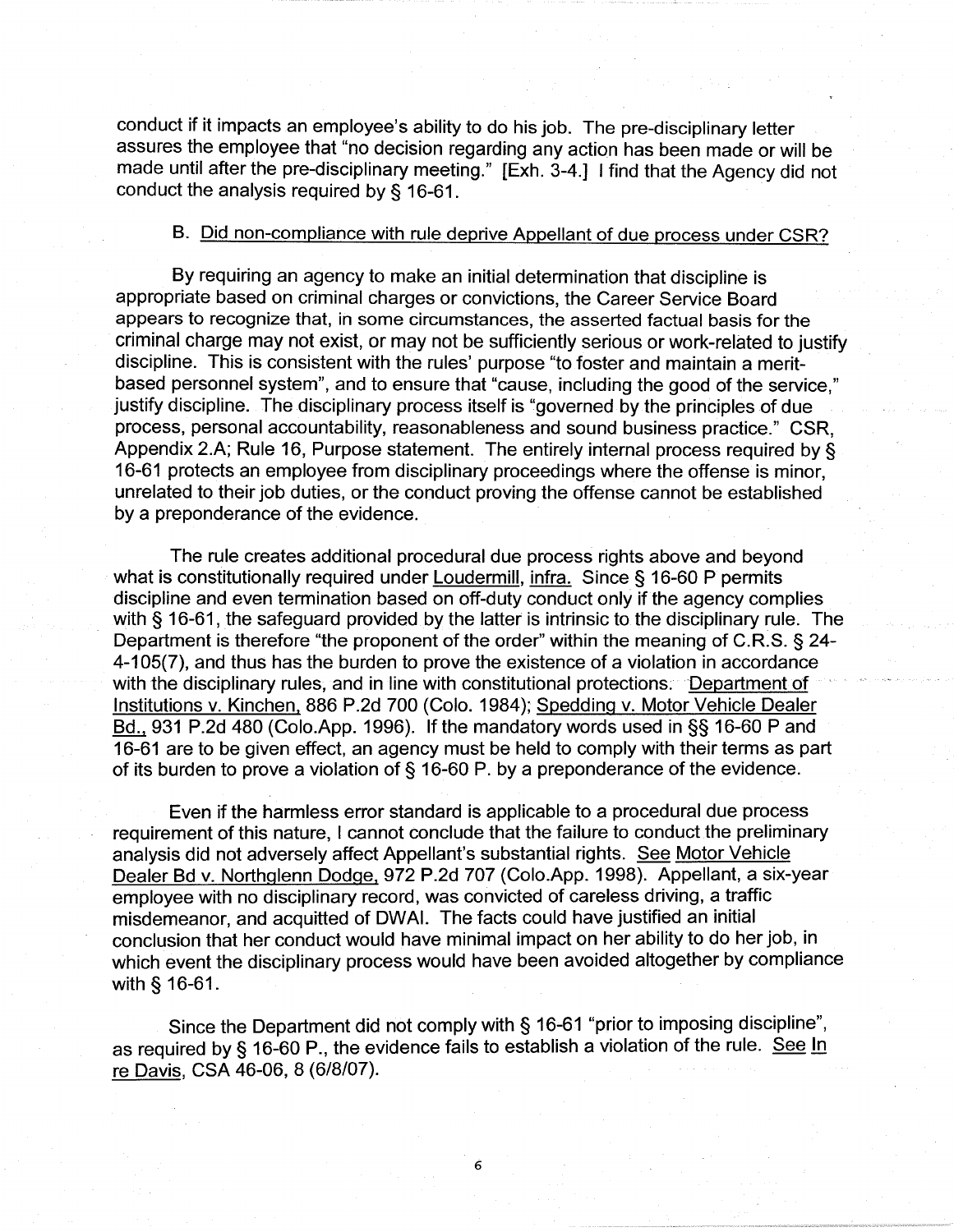#### 3. 16-60 Z: Conduct prejudicial to department

Conduct is prejudicial to the good order and effectiveness of a department if it is hindered by that conduct in its ability to perform its mission. In re Compos, CSA 56-08. 15 (12/15/08); In re Catalina, CSA 35-08, 8 (8/22/08). Deputy Manager of Safety Malatesta concluded that Appellant's actions violated the oath she took as a Deputy Sheriff to uphold the law. Without some evidence that Appellant's actions hindered the Department's ability to perform its mission, the evidence failed to established that Appellant violated this subsection of the rule.

An employee may also violate the rule by "conduct that brings disrepute on or compromises the integrity of the City." This second clause in the rule is violated only if there is actual injury to the city's reputation or integrity. In re Compos, CSA 56-08, 15 (12/15/08); In re Strasser, CSA 44-07 (CSB 2/29/08).

In support of this allegation, Ms. Malatesta determined that two other law enforcement agencies were involved in the incident leading to Appellant's arrest for careless driving and DWAI: Adams County Police Department and Colorado State Patrol. The disciplinary letter stated that Appellant "told the trooper that you were a deputy sheriff because you had two pairs of handcuffs in your glove compartment and you wanted to explain before the other trooper found them in your car." [Exh. 4-2.] Trooper Jackson, the only witness present at the incident, did not testify that the city's reputation or integrity was injured by Appellant's conduct in his eyes or those of any other officer or person. Ms. Malatesta's testimony that "deputy sheriffs have a lot of contact with the public" does not in itself prove that the incident caused damage to the city's reputation, absent evidence that the incident became known to others outside the agency, or otherwise affected the city's reputation.

No other evidence was presented as to this issue. Therefore, it is determined that the Department failed to establish a violation of this rule.

#### 4. Appropriateness of Discipline

The purpose of discipline at the Department is to correct behavior, and render a penalty both consistent with other misconduct and appropriate to the circumstances.

In determining the appropriate penalty, Ms. Malatesta considered the discipline imposed by the Department for similar offenses. She testified that those with a first-time conviction of Driving Under the Influence (DUI), a more serious misdemeanor proven by permissible inference with a BAC of .08 or higher, the Department considers a ten-day suspension, while DWAI convictions usually bring a five-day suspension. Ms. Malatesta considered the entire range of penalties before concluding that a five-day suspension was most in keeping with the nature of the proven conduct. She rejected a reprimand because it would not convey the correct message, and also concluded that the behavior